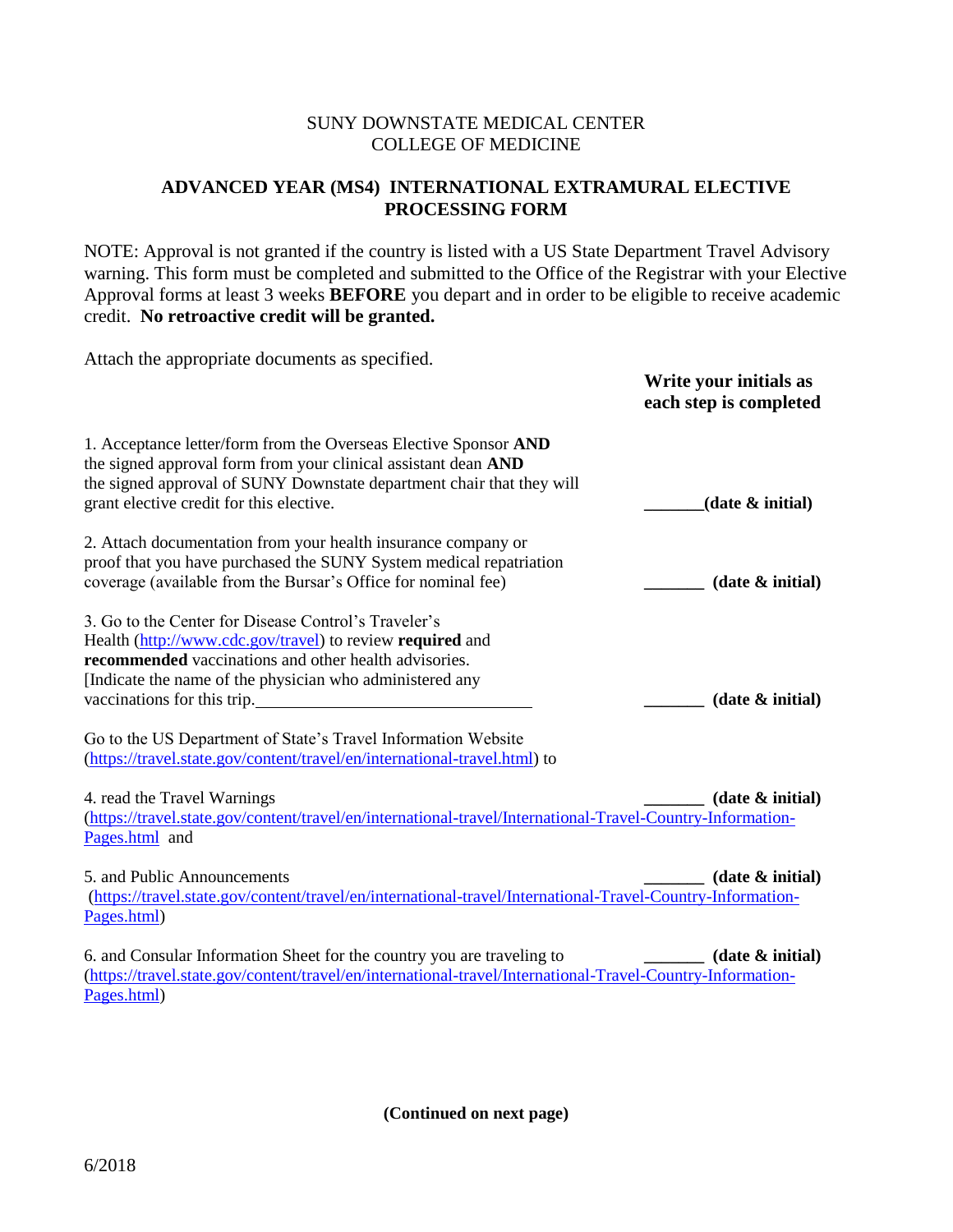### SUNY DOWNSTATE MEDICAL CENTER COLLEGE OF MEDICINE

# **ADVANCED YEAR (MS4) INTERNATIONAL EXTRAMURAL ELECTIVE PROCESSING FORM**

7. Print the Name and Telephone Number of your USA family member who you have notified of your trip and who has your itinerary

| Name             |  |
|------------------|--|
| Relationship     |  |
| Telephone Number |  |

8. Print the Name and Telephone Number of the contact person **overseas** who can reach you in case of an emergency (who we can telephone in case we need to reach you)

| Name                    |  |
|-------------------------|--|
| Relationship            |  |
| Address                 |  |
| <b>Telephone Number</b> |  |

9. Signed SUNY Downstate Consent and Release Risk Waiver Form (available from Office of the Registrar) **\_\_\_\_\_\_\_\_\_ (date & initial)** 

Return completed form to the Office of the Registrar a minimum of 4 weeks **BEFORE** you leave the United States and in order to be eligible to receive academic credit. Approval is not granted if the country is listed with a US State Department Travel Advisory warning.

\*\*\*\*\*\*\*\*\*\*\*\*\*\*\*\*\*\*\*\*\*\*\*\*\*\*\*\*\*\*\*\*\*\*\*\*\*\*\*\*\*\*\*\*\*\*\*\*\*\*\*\*\*\*\*\*\*\*\*\*\*\*\*\*\*\*\*\*\*\*\*\*\*\*\*\*\*\*\*\*\*

Received by the Office of the Registrar \_\_\_\_\_\_\_\_\_\_\_\_\_\_\_\_\_\_\_\_\_\_\_\_\_\_

Date stamp

Elective Country \_\_\_\_\_\_\_\_\_\_\_\_\_\_\_\_\_\_\_\_\_\_\_\_\_\_\_\_\_\_\_\_\_\_\_\_\_\_\_\_\_\_\_\_\_\_\_\_\_

Copy of completed International Extramural Elective Processing Form and Consent and Release Risk Waiver form to VP for Student and Academic Affairs for review.

Reviewed by VP Student and Academic Affairs (date) \_\_\_\_\_\_\_\_\_\_\_\_\_\_\_\_\_\_\_\_\_\_\_\_\_\_\_\_\_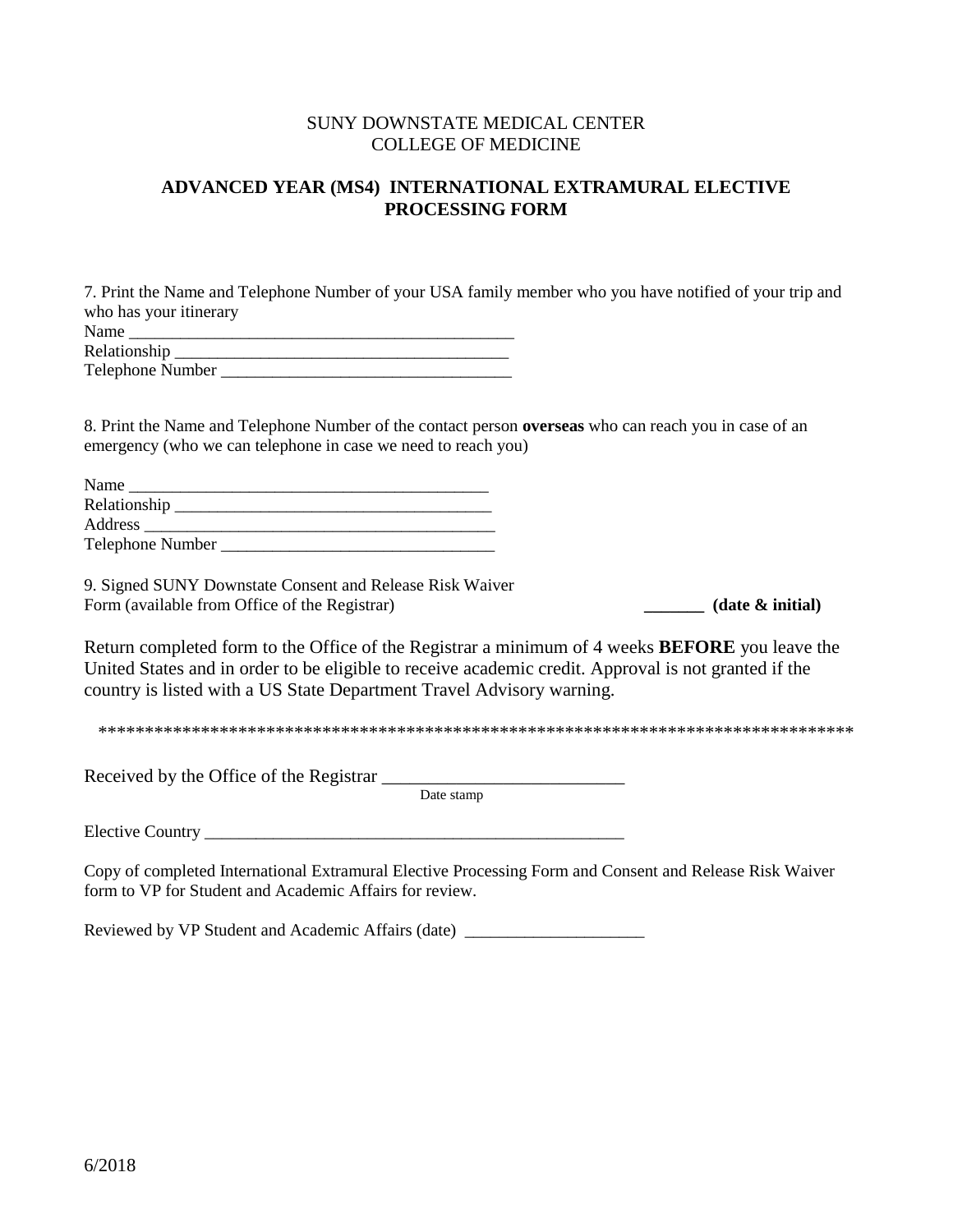### **STATE UNIVERSITY OF NEW YORK DOWNSTATE MEDICAL CENTER**

# *COLLEGE OF MEDICINE*

## **AGREEMENT and RELEASE International Electives**

| (Street address)   |              |       |
|--------------------|--------------|-------|
| (City)             | (State)      | (Zip) |
| (Telephone number) | (FAX number) |       |
| (e-mail address)   |              |       |

**Elective Location** 

**The following Agreement and Release is designed to protect participants in programs while abroad. All students are required to discuss their travel and elective plans, complete and sign this form, and return it to the Office of the Registrar one month prior to beginning an elective abroad.** 

**If a student has a history of any medical problems during the previous two years, consultation with your personal physician is recommended prior to departure to discuss the potential stress and difficulties attendant in traveling and studying overseas. Also, the Course Director should be informed of any medications being taken by the participant.**

- **1. Participation in the above program is entirely voluntary, and will require transportation to and habitation in a foreign country, and may involve risks relating to or arising out of program activities.**
- **2. Participant understands that there are risks inherent in such activity, and acknowledges that he or she has been apprised of such risks (to the extent such risks are known to SUNY), and agrees to assume all risks and responsibility for his/her health, safety, and property while participating in this program.**
- **3. Participant releases the State University of New York, their officers, trustees,**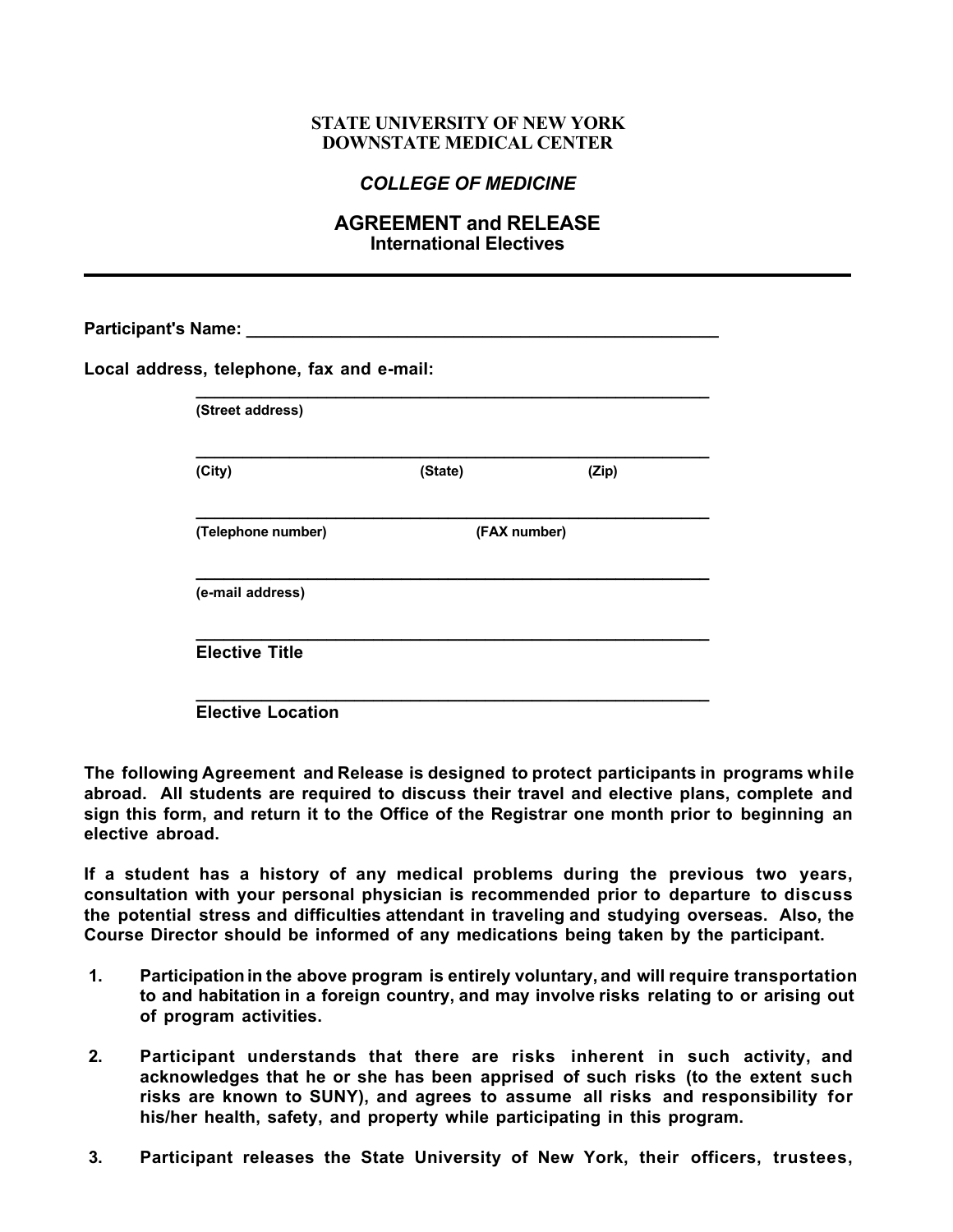**overseers, agents, and employees from any and all liability, damage or claim of any nature whatsoever arising out of, or in any way related to participation in the overseas program, including, but not limited to, any medical authorization given to SUNY, acts of God, acts or omissions of any third parties (including but not limited to common carriers, hotels, restaurants, or other firms or agencies).**

- **4. Participant agrees to be responsible for any damage or liability incurred as a result of any illness or accident Participant may suffer, including the costs of any medical care not covered by insurance, or any injury or damage to any person or property of others which Participant may cause, and for any financial liability or obligation which Participant may personally incur, while participating in the program.**
- **5. Participant understands that Downstate Medical Center reserves the right to make cancellations, changes or substitutions in cases of emergency or changed conditions, or in the interest of any group with which the Participant may be traveling or collaborating.**
- **6. Participant understands that the State University of New York requires that the Participant be covered by appropriate accident and medical insurance and that he or she be financially responsible for such expenses. Participant also agrees that if he or she is planning to operate a motor vehicle during his or her participation, Participant must obtain liability and collision insurance that will cover him or her in the applicable foreign countries. The State University of New York Downstate Medical Center recommends that Participants insure their property from loss and theft.**
- **7. Participant understands and agrees that all students are subject to State University of New York, Downstate Medical Center regulations, the host program's and/or university's laws, rules, regulations, program guidelines, and laws of the host country. In the even of violation of any of the foregoing, or any other behavior which is detrimental to the Participant, other students, or the program, the director of the program shall have the right to dismiss the Participant from the program. The University is not responsible for the defense of a Participant accused of a violation of the laws, regulations, rules or customs of the host country, and is not responsible for the payment of any fines or other penalties resulting from such violations.**
- **8. Participant pledges and agrees to conduct him or herself in a manner that reflects favorably on the State University of New York Downstate Medical Center, and the United States.**
- **9. Participant understands that the manufacture, distribution, possession, use or sale of controlled substances as defined by New York State or Federal law, or the laws of the host country is prohibited during travel, study, and work abroad. Participant understands that he or she will be directly subject to the laws and legal procedures as applied to the use, possession, and distribution of illegal drugs as enforced by local authorities.**
- **10. Participant further understands and agrees that he or she is solely responsible for ascertaining the lawful age for the possession or consumption of alcoholic beverages in the host country, and for his or her conduct in compliance with local laws as enforced by local authorities.**
- **11. Participant agrees that he or she will be responsible for all medical and related**